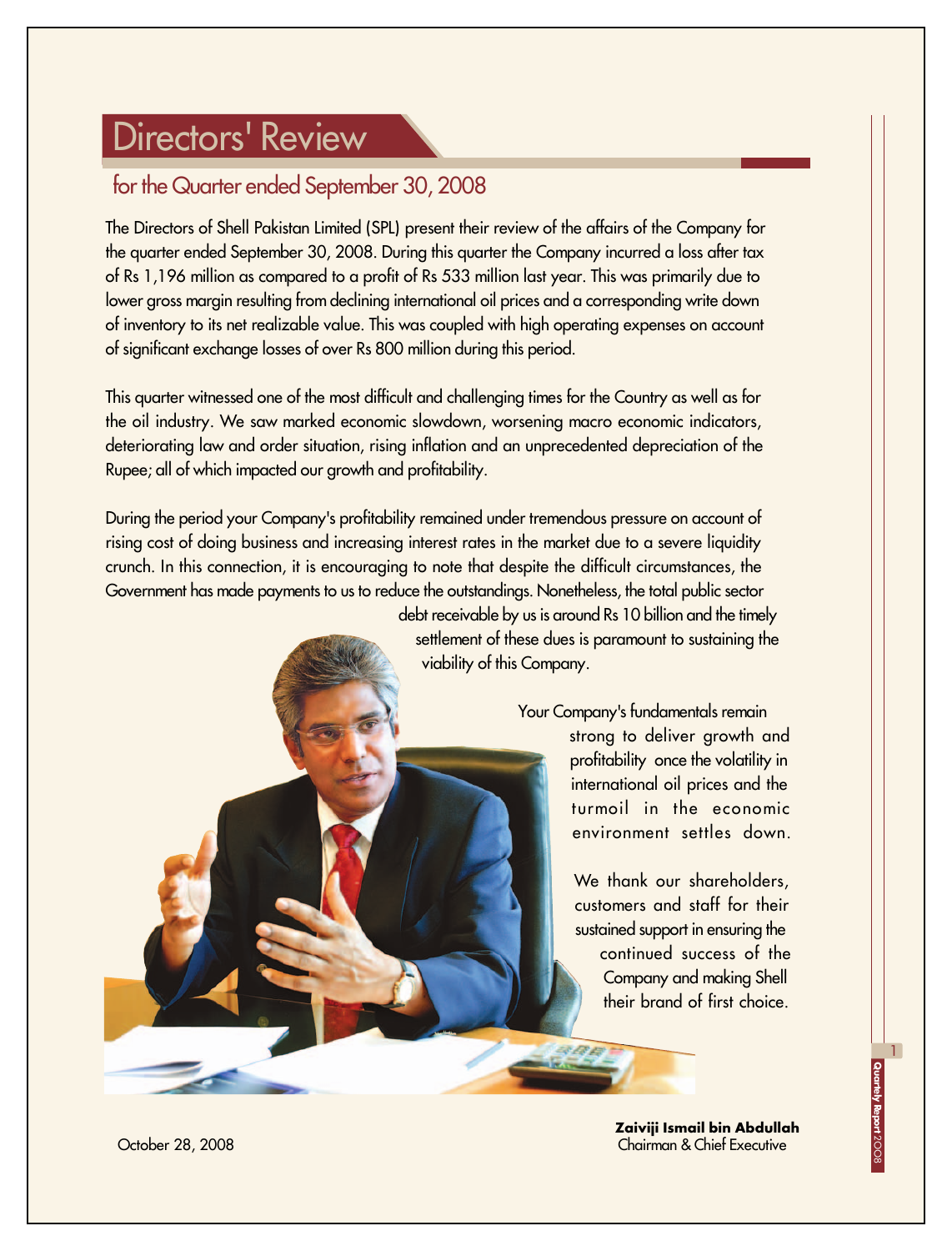# Condensed Interim Balance Sheet

## as at September 30, 2008

| <b>ASSETS</b>                                                           | <b>Note</b>             | <b>Unaudited</b><br>September 30,<br>2008 | Audited<br>June 30,<br>2008 |  |
|-------------------------------------------------------------------------|-------------------------|-------------------------------------------|-----------------------------|--|
|                                                                         |                         | (Rupees `000)                             |                             |  |
| <b>Non-current assets</b>                                               |                         |                                           |                             |  |
| <b>Fixed Assets</b>                                                     | $\overline{\mathbf{4}}$ | 6,884,094                                 | 6,826,848                   |  |
| Long term investments                                                   |                         | 1,890,317                                 | 2,134,783                   |  |
| Long-term loans and advances                                            |                         | 138,759                                   | 146,381                     |  |
| Long-term deposits and prepayments                                      |                         | 197,689                                   | 201,718                     |  |
| Long-term debtors                                                       |                         | 98,055                                    | 134,920                     |  |
|                                                                         |                         | 9,208,914                                 | 9,444,650                   |  |
| <b>Current assets</b><br>Stores and spares                              |                         | 17,094                                    | 13,328                      |  |
| Stock-in-trade                                                          |                         | 18,892,327                                | 18,095,523                  |  |
| Trade debts                                                             |                         | 4,960,841                                 | 4,904,940                   |  |
| Loans and advances                                                      |                         | 49,966                                    | 47,029                      |  |
| Trade deposits and short-term prepayments                               |                         | 222,763                                   | 207,864                     |  |
| Other receivables                                                       |                         | 9,931,960                                 | 6,079,111                   |  |
| Taxation                                                                |                         | 240,277                                   |                             |  |
| Cash and bank balances                                                  |                         | 1,792,364                                 | 872,414                     |  |
|                                                                         |                         | 36,107,592                                | 30,220,209                  |  |
| <b>Total assets</b>                                                     |                         | 45,316,506                                | 39,664,859                  |  |
| <b>EQUITY AND LIABILITIES</b>                                           |                         |                                           |                             |  |
| <b>EQUITY</b>                                                           |                         |                                           |                             |  |
| Share capital                                                           |                         | 684,880                                   | 547,904                     |  |
| Reserves                                                                |                         | 2,096,050                                 | 2,233,026                   |  |
| Unappropriated profit                                                   |                         | 7,443,325                                 | 10,830,708                  |  |
|                                                                         |                         | 10,224,255                                | 13,611,638                  |  |
| <b>LIABILITIES</b>                                                      |                         |                                           |                             |  |
| <b>Non-current liabilities</b>                                          |                         |                                           |                             |  |
| Deferred taxation net                                                   |                         | 50,721                                    | 51,574                      |  |
| Long term liabilities against assets subject to finance lease           |                         | 2,216                                     | 2,216                       |  |
| Long-term loans                                                         |                         | 2,500,000                                 | 2,500,000                   |  |
| Asset retirement obligation                                             |                         | 194,885                                   | 191,620                     |  |
| <b>Current liabilities</b>                                              |                         | 2,747,822                                 | 2,745,410                   |  |
| Current maturity of liabilities against assets subject to finance lease |                         | 48,755                                    | 56,742                      |  |
| Short-term running finances utilised under mark-up arrangements         |                         | 5,531,830                                 | 4,338,339                   |  |
| Short-term loans                                                        |                         | 1,000,000                                 | 1,500,000                   |  |
| Trade and other payables                                                |                         | 25,495,463                                | 16,483,008                  |  |
| Mark-up accrued                                                         |                         | 268,381                                   | 157,268                     |  |
| Taxation                                                                |                         |                                           | 772,454                     |  |
|                                                                         |                         | 32,344,429                                | 23,307,811                  |  |
|                                                                         |                         | 35,092,251                                | 26,053,221                  |  |
| <b>Total equity and liabilities</b>                                     |                         | 45,316,506                                | 39,664,859                  |  |
| <b>Contingencies and Commitments</b>                                    | $\overline{5}$          |                                           |                             |  |

The annexed notes 1 to 10 form an integral part of these condensed interim financial statements.

#### **Zaiviji Ismail bin Abdullah**

Chairman & Chief Executive

**Badaruddin F. Vellani Director**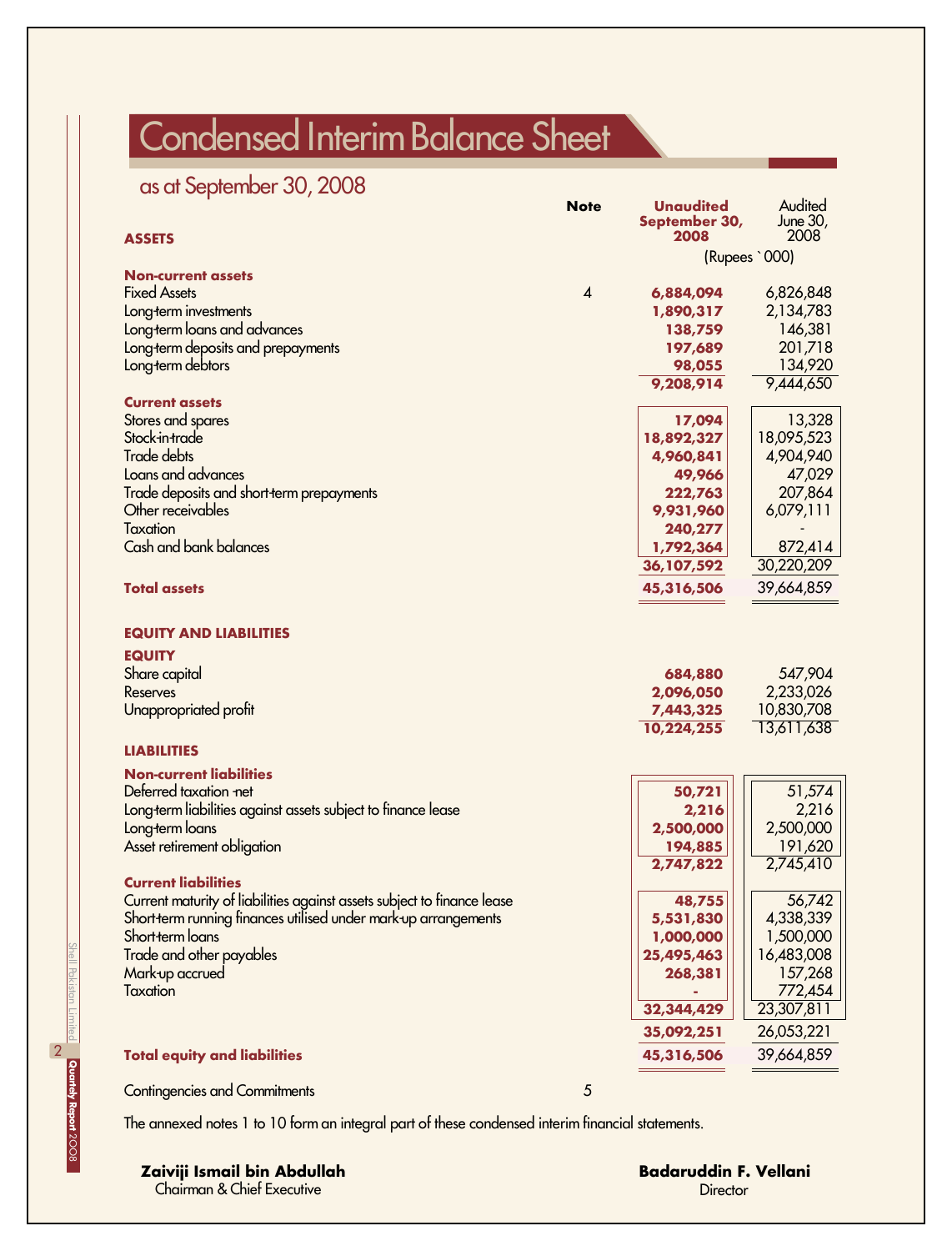## Condensed Interim Profit and Loss Account (Unaudited)

## for the Quarter ended September 30, 2008

|                                                    | 2008          | 2007          |
|----------------------------------------------------|---------------|---------------|
|                                                    |               | (Rupees `000) |
| <b>Sales</b>                                       | 52,355,593    | 32,711,501    |
| Non-fuel retail                                    |               |               |
| - Sales                                            | 25,730        | 35,956        |
| - Others                                           | 4,699         | 4,255         |
| Other revenue                                      | 185,820       | 93,414        |
|                                                    | 52,571,842    | 32,845,126    |
| Less: Sales tax                                    | 6,275,022     | 3,884,034     |
| <b>Net revenue</b>                                 | 46,296,820    | 28,961,092    |
| Cost of products sold                              | 45,515,019    | 26,810,403    |
| <b>Gross profit</b>                                | 781,801       | 2,150,689     |
| <b>Distribution expenses</b>                       | 814,963       | 767,308       |
| Administrative and marketing expenses              | 878,862       | 434,664       |
|                                                    | (912, 024)    | 948,717       |
| Other operating income                             | 144,504       | 58,424        |
|                                                    | (767, 520)    | 1,007,141     |
| Other operating expenses                           | 902,837       | 142,625       |
| <b>Operating (loss) / profit</b>                   | (1,670,357)   | 864,516       |
| Finance cost                                       | 339,029       | 258,743       |
|                                                    | (2,009,386)   | 605,773       |
| Share of (loss) / profit of associate - net of tax | (121, 351)    | 56,630        |
| (Loss) / Profit before taxation                    | (2, 130, 737) | 662,403       |
| <b>Taxation</b>                                    | (934, 967)    | 129,665       |
|                                                    |               |               |
| (Loss) / Profit after taxation                     | (1, 195, 770) | 532,738       |
|                                                    | <b>Rupees</b> | Rupees        |
| (Loss) / Earnings per share                        | (17.46)       | 7.78          |

Appropriations have been reflected in the statement of changes in equity.

The annexed notes 1 to 10 form an integral part of these condensed interim financial statements.

**Zaiviji Ismail bin Abdullah** Chairman & Chief Executive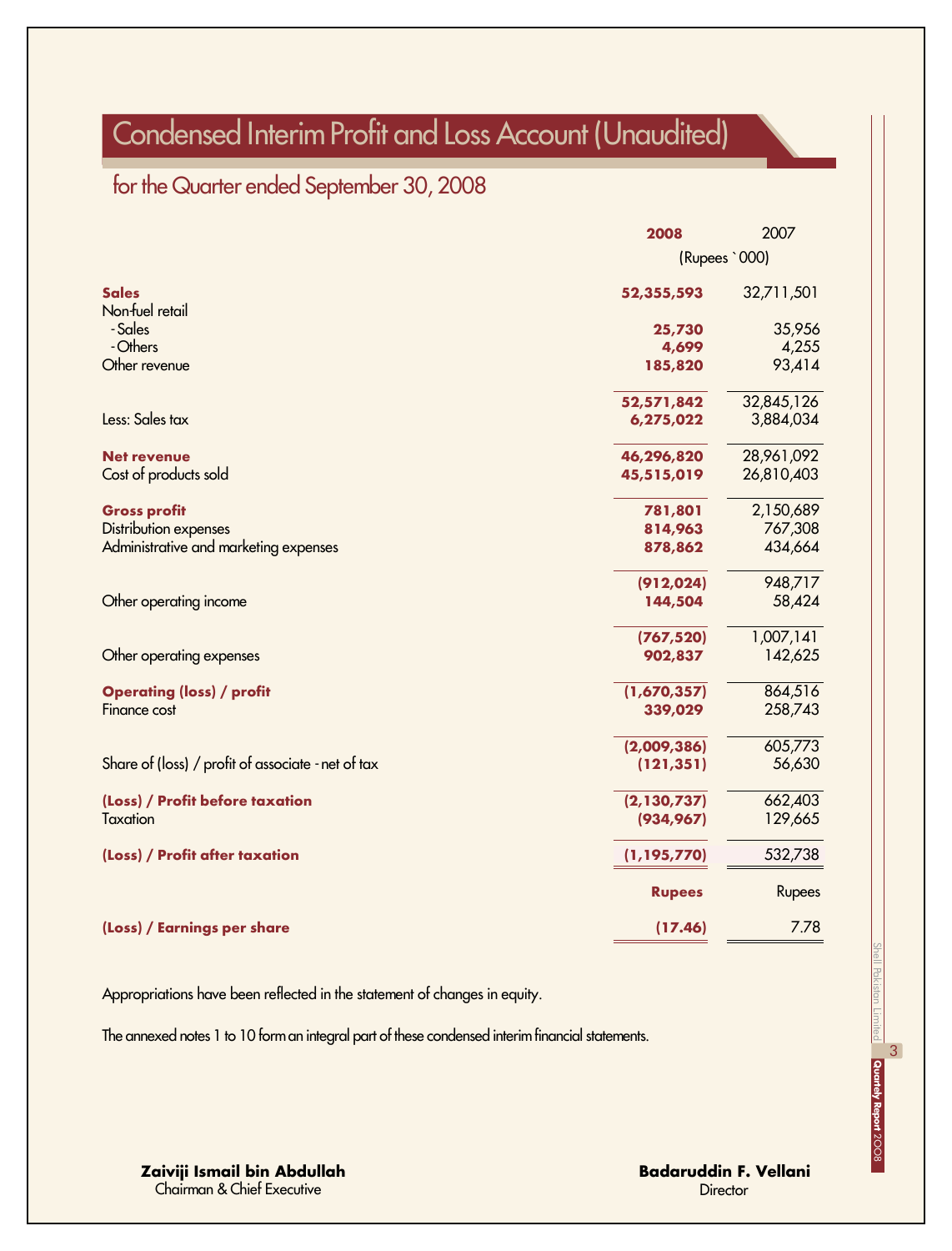## Condensed Interim Cash Flow Statement (Unaudited)

## for the Quarter ended September 30, 2008

| (Rupees `000)                                                        |
|----------------------------------------------------------------------|
| (3,009,563)<br>(185, 042)<br>(201,702)<br>(886)<br>(3, 111)<br>2,600 |
| (3,397,704)                                                          |
| (258, 216)<br>26,745<br>93,001<br>(138, 470)                         |
|                                                                      |
| (11, 304)<br>1,685                                                   |
| (9,619)                                                              |
| (3,545,793)<br>(6,721,306)                                           |
| (10, 267, 099)                                                       |
|                                                                      |

The annexed notes 1 to 10 form an integral part of these condensed interim financial statements.

**Zaiviji Ismail bin Abdullah** Chairman & Chief Executive

**Badaruddin F. Vellani Director**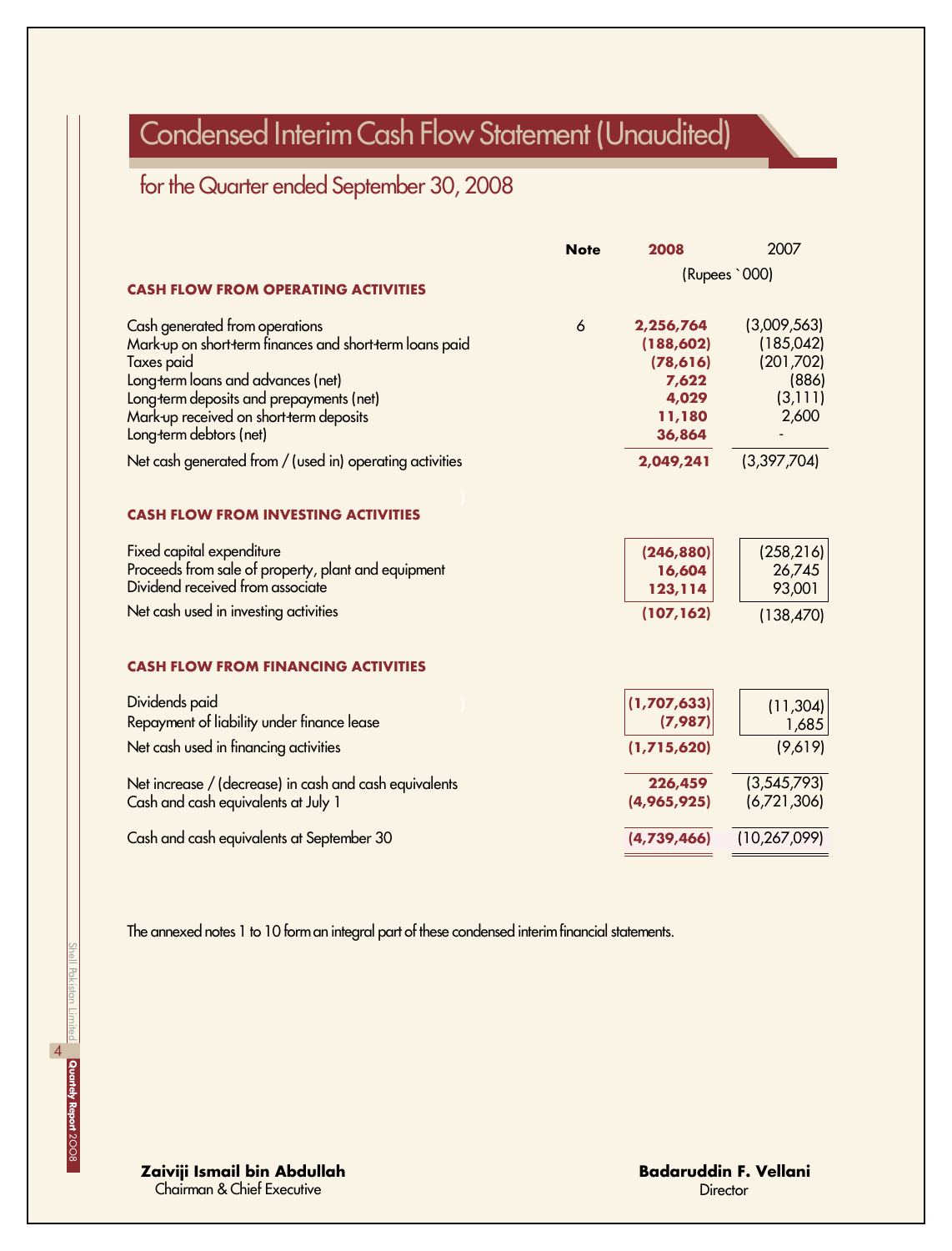## Condensed Interim Statement of Changes in Equity (Unaudited)

## for the Quarter ended September 30, 2008

|                                                                                                                                                          | Issued,<br>subscribed<br>and paid-up<br>capital | <b>Reserve</b><br>for issue<br>of bonus<br>shares | Capital<br>reserves-<br>share<br>premium | General<br>revenue<br>reserves | <b>Unappro-</b><br>priated<br>profit | <b>Total</b> |
|----------------------------------------------------------------------------------------------------------------------------------------------------------|-------------------------------------------------|---------------------------------------------------|------------------------------------------|--------------------------------|--------------------------------------|--------------|
|                                                                                                                                                          |                                                 |                                                   |                                          | $-$ (Rupees '000) $- -$        |                                      |              |
| Balance as at June 30, 2007                                                                                                                              | 547,904                                         |                                                   | 2,026,024                                | 207,002                        | 6,679,841                            | 9,460,771    |
| Final dividend for the year ended June 30, 2007<br>declared subsequent to the year end                                                                   |                                                 |                                                   |                                          |                                | (438, 323)                           | (438, 323)   |
| Profit after taxation for the quarter<br>ended September 30, 2007                                                                                        |                                                 |                                                   |                                          |                                | 532,738                              | 532,738      |
| <b>Balance as at September 30, 2007</b>                                                                                                                  | 547,904                                         |                                                   | 2,026,024                                | 207,002                        | 6,774,256                            | 9,555,186    |
| Balance as at June 30, 2008                                                                                                                              | 547,904                                         |                                                   | 2,026,024                                |                                | 207,002 10,830,708                   | 13,611,638   |
| Final dividend for the year ended June 30, 2008<br>declared subsequent to the year end                                                                   |                                                 |                                                   |                                          |                                | $(2,191,613)$ $(2,191,613)$          |              |
| Transfer to reserve for issue of bonus<br>shares in respect of stock dividend<br>for the year ended June 30, 2008<br>declared subsequent to the year end |                                                 | 136,976                                           | (136,976)                                |                                |                                      |              |
| Issue of Bonus shares                                                                                                                                    | 136,976                                         | (136,976)                                         |                                          |                                |                                      |              |
| (Loss) after taxation for the quarter<br>ended September 30, 2008                                                                                        |                                                 |                                                   |                                          |                                | $(1,195,770)$ $(1,195,770)$          |              |
| <b>Balance as at September 30, 2008</b>                                                                                                                  | 684,880                                         |                                                   | 1,889,048                                | 207,002                        | 7,443,325                            | 10,224,255   |

The annexed notes 1 to 10 form an integral part of these condensed interim financial statements.

**Zaiviji Ismail bin Abdullah** Chairman & Chief Executive

**Badaruddin F. Vellani Director**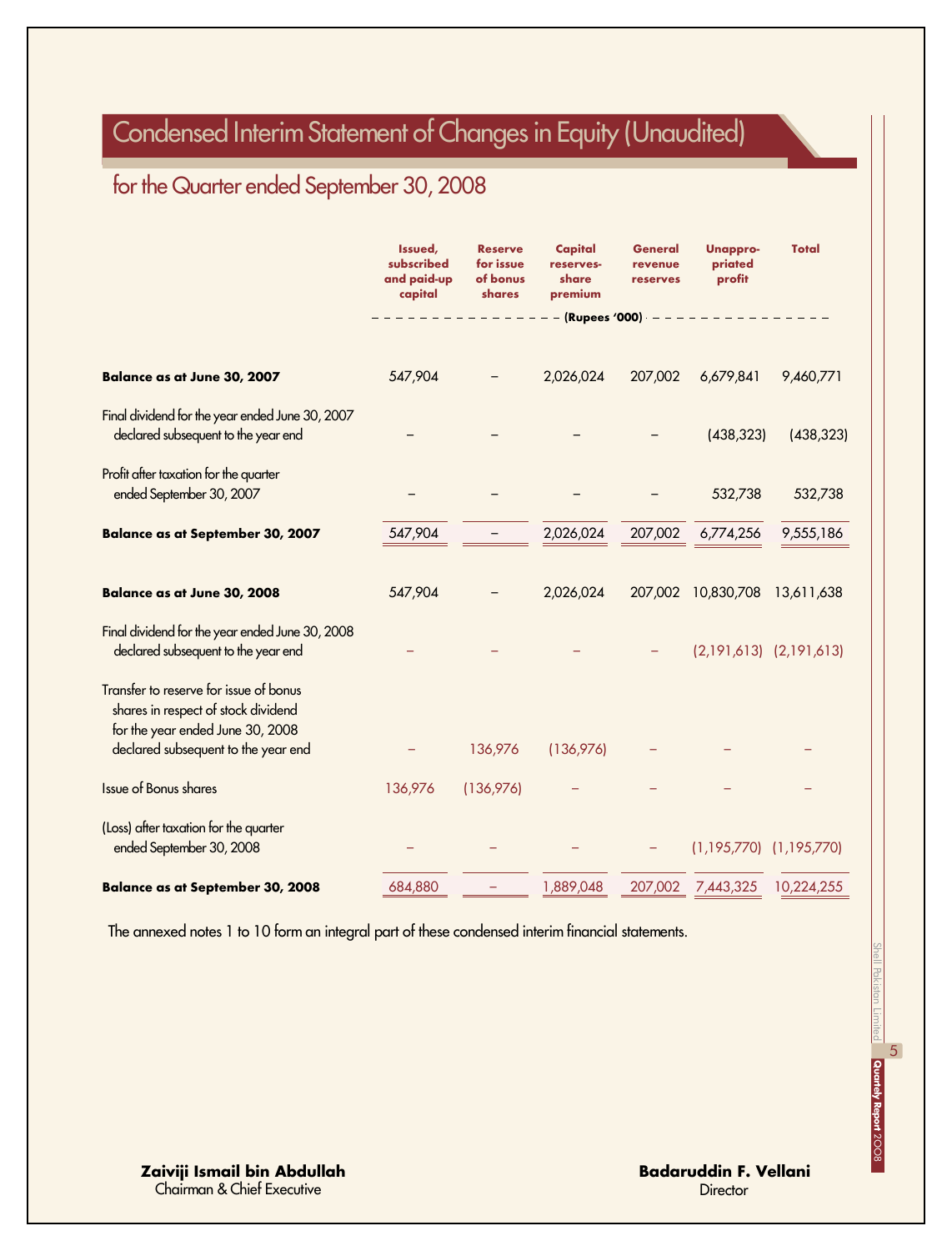## Notes to the Condensed Interim Financial Statements (Unaudited)

### for the Quarter ended September 30, 2008

#### **1. THE COMPANY AND ITS OPERATIONS**

The Company is a limited liability company incorporated in Pakistan and is listed on the Karachi and Lahore Stock Exchanges. The address of its registered office is Shell House, 6, Ch. Khaliquzzaman Road, Karachi - 75530, Pakistan. The Company markets petroleum products and compressed natural gas. It also blends and markets various kinds of lubricating oils.

#### **2. STATEMENT OF COMPLIANCE**

These condensed interim financial statements have been prepared in accordance with the approved accounting standards as applicable in Pakistan and the requirements of the Companies Ordinance, 1984. Approved accounting standards comprise of such International Financial Reporting Standards as notified under the provisions of the Companies Ordinance, 1984. Wherever the requirements of the Companies Ordinance, 1984 or directives issued by the Securities and Exchange Commission of Pakistan differ with the requirements of these standards, the requirements of the Companies Ordinance, 1984 or the requirements of the said directives take precedence. The disclosures made in these condensed interim financial statements have, however, been limited based on the requirements of the International Accounting Standard 34, Interim Financial Reporting. The condensed interim financial statements should be read in conjunction with the annual financial statements for the year ended June 30, 2008.

#### **3. ACCOUNTING POLICIES**

The accounting policies adopted in the preparation of these condensed interim financial statements are the same as those applied in the preparation of the annual published financial statements of the Company for the year ended June 30, 2008.

| 4. | <b>ADDITIONS AND DELETIONS TO FIXED ASSETS</b>                                 | 2007<br>2008<br>(Rupees '000) |                   |
|----|--------------------------------------------------------------------------------|-------------------------------|-------------------|
|    | Property, plant and equipment - owned<br><b>Additions</b><br>Deletions (cost)  | 177,575<br>45,930             | 284,237<br>37,984 |
|    | Property, plant and equipment - leased<br><b>Additions</b><br>Deletions (cost) | 58,104<br>27,554              | 8,773<br>30,580   |

#### **5. CONTINGENCIES AND COMMITMENTS**

#### **5.1 Contingencies**

#### **a) Infrastructure fee**

The Sindh Finance Act 1994, prescribed the imposition of an infrastructure fee at the rate of 0.5% of the C&F value of all goods entering or leaving the province of Sindh via sea or air.

Shell Pakistan Limited (the Company) and several others challenged the levy in constitutional petitions before the High Court of Sindh. These petitions were dismissed by the High Court as, during their pendency, the nature of the levy was changed by the Government of Sindh. The Company and others therefore filled civil suits in the High Court of Sindh challenging the amending Ordinance. However, these suits were also dismissed by the High Court in October 2003. The Company and other plaintiffs had preferred appeals against this judgment.

The High Court of Sindh passed judgment on these appeals on 15-09-2008 whereby it has been held that the levy was not valid up to 28-12-2006 but thereafter, on account of an amendment in the Sindh Finance (Amendment) Ordinance 2006, it had become a valid levy and is payable by the Appellants.

The Company is now in the process of filling an appeal against the said judgment before the Honorable Supreme Court of Pakistan.

The accumulated levy up to September 30, 2008 comes to Rs 1,097.897 million (June 30, 2008: Rs 988.031 million). No provision has been made in these financial statements against the levy as SPL management expects a favourable outcome.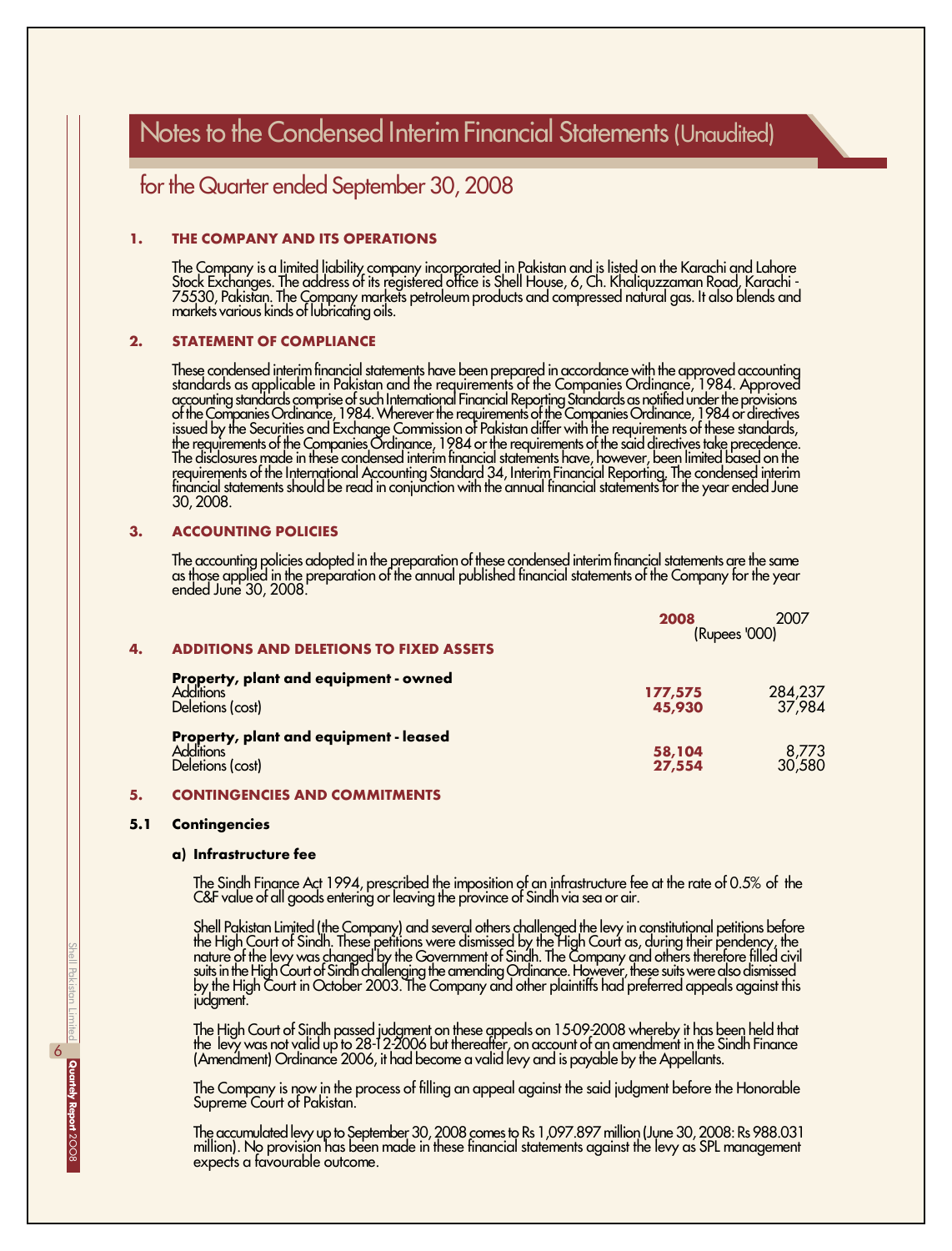### for the Quarter ended September 30, 2008

#### **b) PARCO pipeline fill**

The Ministry of Petroleum and Natural Resources (MOPNR) has made a claim relating to the loan arranged by the Government of Pakistan (GoP) to the Company to finance the initial fill of the PARCO Pipeline. MOPNR has calculated the Company's liability by applying the price prevailing on August 11, 2000 to the quantity of fuel supplied at the time of inital fill.

The Company maintains that its liability is limited only to the extent of Rs 78.164 million (June 30 2008: Rs 78.164 million) which has been fully paid in March 2007.

The claim if calculated on the August 11, 2000 price as indicated by MOPNR would amount to Rs 294 million. Based on legal advice obtained, the management is confident that its exposure in this respect amounted to Rs 78.164 million and consequently no provision has been made for the additional demand raised by MOPNR.

#### **c) Others**

The aggregate amount of other claims against the Company not acknowledged as debt as at September 30, 2008 amounted to approximately Rs 1,290.756 million (June 30, 2008: Rs 848.115 million).This includes claims by refineries, amounting to Rs 372.740 million (June 30, 2008:Rs 355.613 million) in respect of delayed payment charges.

#### **5.2 Commitments**

- a) Capital expenditure contracted for but not incurred as at September 30, 2008 amounted to approximately Rs 1,101.375 million (June 30, 2008: Rs 828.745 million).
- b) Commitments for rentals of assets under operating lease agreements as at September 30, 2008 amounted to Rs 2,438.385 million ( June 30, 2008: Rs 2,463.357 million) payable as follows:

|    |                                                                                                                                                                                                                                                                                      |     | September 30,<br>2008                               | June 30,<br>2008                                         |  |  |
|----|--------------------------------------------------------------------------------------------------------------------------------------------------------------------------------------------------------------------------------------------------------------------------------------|-----|-----------------------------------------------------|----------------------------------------------------------|--|--|
|    |                                                                                                                                                                                                                                                                                      |     |                                                     | (Rupees '000)                                            |  |  |
|    | Not later than one year<br>Later than one year and not later than five years<br>Later than five years                                                                                                                                                                                |     | 124,725<br>463,965<br>1,849,695                     | 119,608<br>465,367<br>1,878,382                          |  |  |
|    |                                                                                                                                                                                                                                                                                      |     | 2,438,385                                           | 2,463,357                                                |  |  |
|    |                                                                                                                                                                                                                                                                                      |     | 2008<br>(Rupees '000)                               | 2007                                                     |  |  |
| 6. | <b>CASH GENERATED FROM OPERATIONS</b>                                                                                                                                                                                                                                                |     |                                                     |                                                          |  |  |
|    | (Loss) / Profit before taxation                                                                                                                                                                                                                                                      |     | (2,130,737)                                         | 662,403                                                  |  |  |
|    | Adjustment for non-cash charges and other items:                                                                                                                                                                                                                                     |     |                                                     |                                                          |  |  |
|    | Depreciation / amortisation expenses charged to the profit<br>and loss account<br>(Profit) / loss on disposal of property, plant & equipment<br>Share of loss / (profit) of associates<br>Mark-up on short-term deposits<br>Mark up expense on short term running finances and loans |     | 168,762<br>7,534<br>121,351<br>(17, 223)<br>299,715 | 154,480<br>(18, 117)<br>(56, 630)<br>(5, 384)<br>238,003 |  |  |
|    | Working capital changes                                                                                                                                                                                                                                                              | 6.1 | 3,807,362                                           | (3,984,318)                                              |  |  |
|    |                                                                                                                                                                                                                                                                                      |     | 2,256,764                                           | (3,009,563)                                              |  |  |